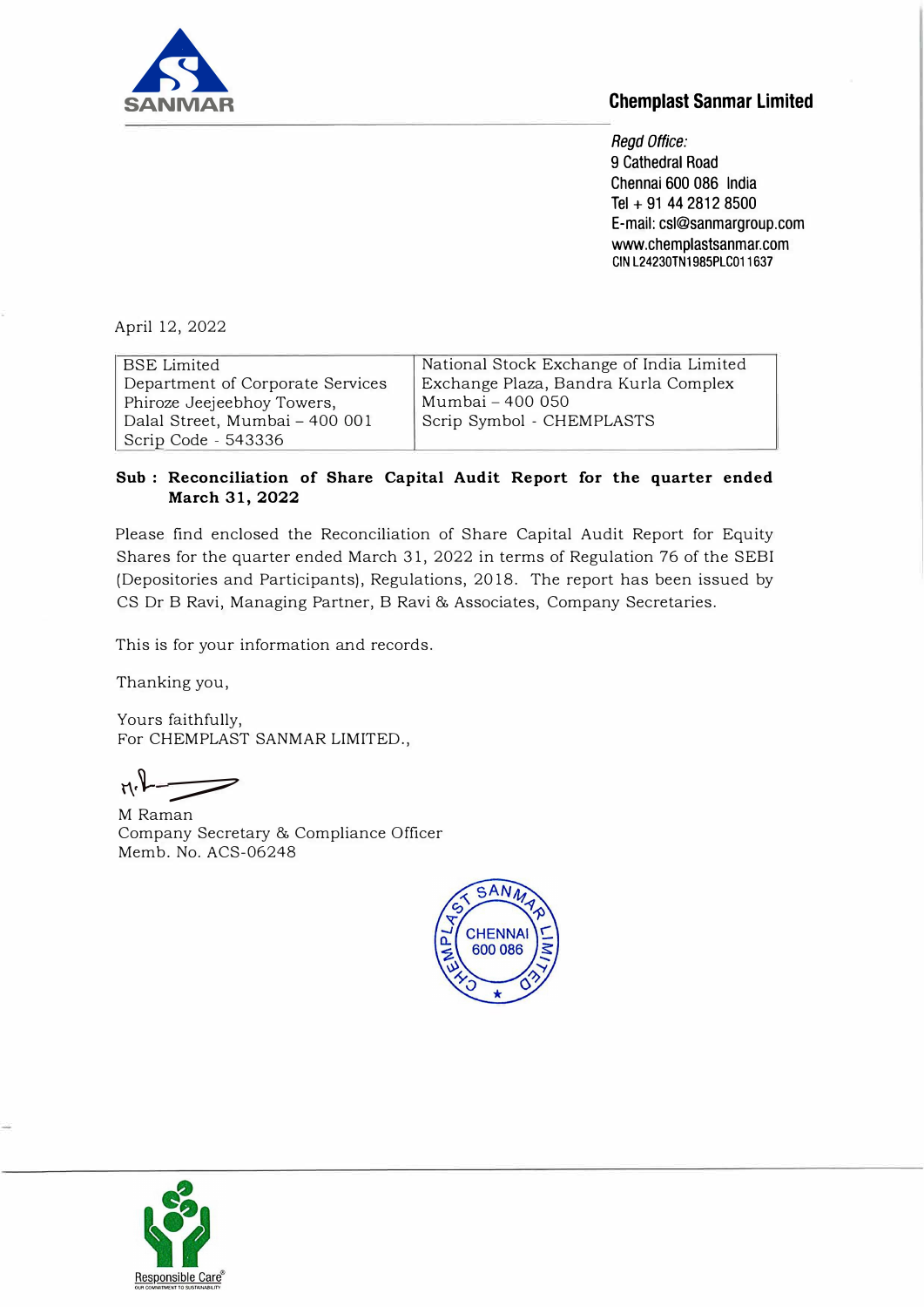

"GURU NILAYAM" 42 (Old No.16) Rathinam Street, Gopalapuram, Chennai 600 086. Phone: 044-28350517/28351055 email : bravics@gmail.com

P2016TN052400 GSTIN: 33AAQFB4598N1ZO

| RECONCILIATION OF SHARE CAPITAL AUDIT |                                                                                                   |                                            |                                                                |                                                                   |              |             |                              |  |
|---------------------------------------|---------------------------------------------------------------------------------------------------|--------------------------------------------|----------------------------------------------------------------|-------------------------------------------------------------------|--------------|-------------|------------------------------|--|
| 1                                     | For Quarter Ended                                                                                 |                                            |                                                                | 31st March 2022                                                   |              |             |                              |  |
|                                       |                                                                                                   |                                            |                                                                |                                                                   |              |             |                              |  |
| $\overline{2}$                        | <b>ISIN</b>                                                                                       |                                            |                                                                | INE488A01050                                                      |              |             |                              |  |
| 3                                     | Face Value                                                                                        |                                            |                                                                | Rs.5/- (Rupees Five only)                                         |              |             |                              |  |
| $\overline{4}$                        | Name of the Company                                                                               |                                            |                                                                | Chemplast Sanmar Limited                                          |              |             |                              |  |
| 5                                     | Registered Office Address                                                                         |                                            |                                                                | No.9, Cathedral Road, Chennai 600 086                             |              |             |                              |  |
| 6                                     | Correspondence Address                                                                            |                                            |                                                                | No.9, Cathedral Road, Chennai 600 086                             |              |             |                              |  |
| 7                                     | Telephone & Fax Nos.                                                                              |                                            |                                                                | Tel: +91 44 2812 8500 / 91 44 2812 8722<br>Fax: + 91 44 2811 2627 |              |             |                              |  |
| 8                                     | Email address                                                                                     |                                            |                                                                | grd@sanmargroup.com                                               |              |             |                              |  |
| 9                                     | Names of the Stock Exchanges where the<br>company's securities are listed                         |                                            | National Stock Exchange of India Limited<br><b>BSE Limited</b> |                                                                   |              |             |                              |  |
|                                       |                                                                                                   |                                            |                                                                | Number of Shares                                                  |              |             | % of Total Issued<br>Capital |  |
| 10                                    | <b>Issued Capital</b>                                                                             |                                            |                                                                | 15,81,09,574                                                      |              |             | 100.00%                      |  |
| 11                                    | Listed Capital (Exchange-wise) - (as per<br>company records)                                      |                                            |                                                                |                                                                   | 15,81,09,574 |             | 100.00%                      |  |
| 12                                    | Held in dematerialised form in CDSL                                                               |                                            |                                                                | 1,35,24,918                                                       |              |             | 8.55%                        |  |
| 13                                    | Held in dematerialised form in NSDL                                                               |                                            |                                                                | 14,45,84,656                                                      |              |             | 91.45%                       |  |
| 14                                    | Physical                                                                                          |                                            |                                                                | ----                                                              |              |             |                              |  |
| 15                                    | Total No.of shares (12+13+14)                                                                     |                                            | 15,81,09,574                                                   |                                                                   |              | 100.00%     |                              |  |
| 16                                    | Reasons for difference if any, between<br>$(10&11)$ , $(10&15)$ , $(11&15)$ :                     |                                            |                                                                | Not Applicable                                                    |              |             |                              |  |
| 17                                    |                                                                                                   | Certifying the details of changes in share |                                                                |                                                                   |              |             |                              |  |
|                                       | capital during the quarter                                                                        |                                            | under                                                          |                                                                   |              |             |                              |  |
|                                       | consideration as per Table below:                                                                 |                                            |                                                                |                                                                   |              |             |                              |  |
|                                       | Particulars***                                                                                    | No.of                                      | Applied                                                        | Listed on                                                         | Whether      | Whether     | In-principle                 |  |
|                                       |                                                                                                   | shares                                     | /Not                                                           | Stock                                                             | intimated    | intimate    | approval                     |  |
|                                       |                                                                                                   |                                            | Applied                                                        | Exchanges                                                         | to CDSL      | d to        | pending for                  |  |
|                                       |                                                                                                   |                                            | for                                                            | (Specify                                                          |              | <b>NSDL</b> | SE (Specify                  |  |
|                                       |                                                                                                   |                                            | listing                                                        | Names)                                                            |              |             | Names)                       |  |
|                                       | Not Applicable as there is no change in Share Capital on account of any of the events listed ***  |                                            |                                                                |                                                                   |              |             |                              |  |
|                                       | *** Rights, Bonus, Preferential Issue, ESOPs, Amalgamation, Conversion, Buyback,Capital Reduction |                                            |                                                                |                                                                   |              |             |                              |  |
|                                       | Forfeiture, Any other (to specify).                                                               |                                            |                                                                |                                                                   |              |             |                              |  |

 $\widetilde{\mathbf{X}}$ 



B Ram. 1